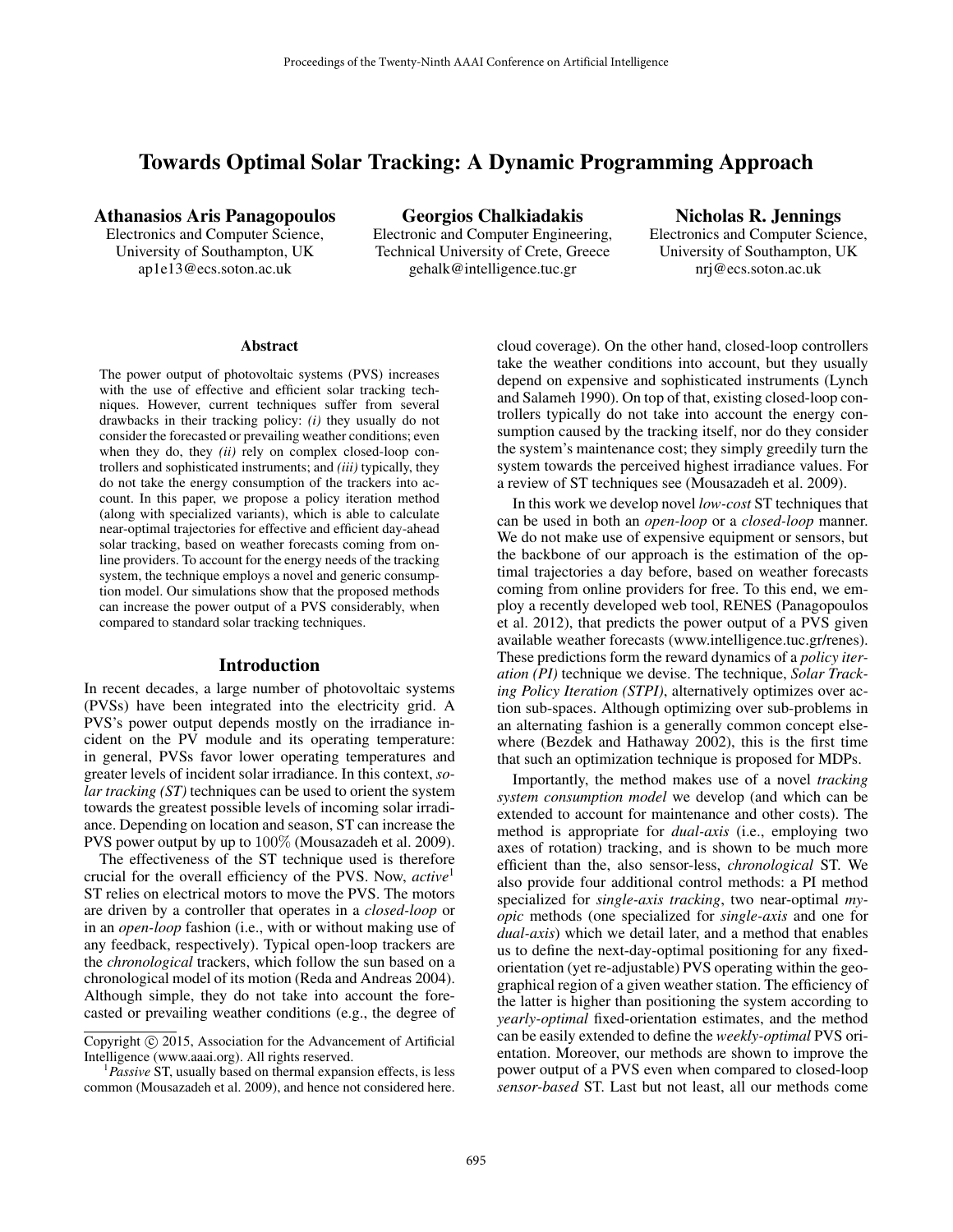with guarantees of near-optimality.

Although dynamic programming can naturally find the optimal solution to the ST problem, this paper is the first to propose such an approach. This is probably due to the fact that an appropriate reward model had not been devised until now (due to the lack of free and ready-to-use power output estimates, and an appropriate consumption model). We resolve this issue, and thus contribute to the state-of-the-art, as follows: first, we employ the recent method of (Panagopoulos et al. 2012) to get PVS power output estimates; $\frac{2}{3}$  and, second, we devise here, for the first time, a generic, parameterizable tracker power consumption model.

Our simulation results show that our approach outperforms all benchmark methods (i.e., chronological, sensorbased and/or fixed-orientation). Though we evaluate our approach via simulations involving the popular *azimuthaltitude dual axis trackers* (AADAT) and *vertical single axis trackers* (VSAT), we note that it can be used in conjunction with many other ST systems (e.g., *tilted axis*, or *horizontal single axis*). Finally, it is worth noting that our next-day policy comes complete with an expected PVS power output estimation. This is crucial for the smooth integration of PVSs into the electricity grid—since it is essential that short-term predicted PVS production estimates are available, notwithstanding their intermittent nature (Ramchurn et al. 2012).

# Background

The total irradiance  $G_T$  falling on an arbitrarily oriented surface, consists of the *beam*  $G_B$ , *sky-diffuse*  $G_D$  and *groundreflected*  $G_R$  components (Luque and Hegedus 2011) :

$$
G_T = G_B + G_D + G_R \tag{1}
$$

Usually, the cosine effect is used to model the variations of the  $G_B$  component, as seen in Eq. 2 below:

$$
G_B = G_B^{max} \cos \theta_s \tag{2}
$$

where  $\theta_s$  is the angle between the normal to the surface and the direction to the sun (as seen in Fig. 1) and  $G_B^{max}$  is the incident beam irradiance when the surface is oriented normally to the incoming radiation (i.e.,  $\theta_s = 0^{\circ}$ ).  $G_B^{max}$  is the maximum beam irradiance that the PV module can orient to, and depends on weather conditions and solar position.

Now, the  $G_D$  component varies according to Eq. 3 which assumes that every point of the celestial sphere emits light with equal radiance (Liu and Jordan 1961):

$$
G_D = G_D^{max}(1 + \cos \beta)/2 \tag{3}
$$

where  $\beta$  is the inclination angle of the surface and  $G_D^{max}$ is the incident diffuse irradiance for  $\beta = 0^{\circ}$ .  $G_{D}^{max}$  is the maximum diffuse irradiance that the PV module can orient to, and depends on weather conditions and solar position.

Finally, the  $G_R$  component is modeled by Eq. 4 which assumes that the ground is horizontal, of infinite extent, and reflects uniformly to all directions (Luque and Hegedus 2011):

$$
G_R = G_R^{max} (1 - \cos \beta) \tag{4}
$$



Figure 1: Abstract AADAT (in VSAT  $\beta$  is fixed)

where  $G_R^{max}$  is the maximum reflected irradiance that the PV module can orient to (for  $\beta = 90^{\circ}$ ), and depends on weather conditions and solar position.

In our work we focus on both *AADAT* and *VSAT* tracking systems. The AADAT has two degrees of freedom, rotating over a slope (elevation) and an azimuth axis. An abstract AADAT is illustrated in Figure 1. The VSAT rotates only over the azimuthal axis, while its slope angle is kept fixed.

Typically, the movement allowed in tracking systems is constrained within a certain range in both the azimuthal and elevation axis. We henceforth denote the allowed azimuthal and elevation angular range by  $r_{Az}$  and  $r_{SI}$  respectively.

The possible slope and azimuth orientations of a dual axis system consists of a discrete number of possible positions within the allowed range at each rotation axis, depending on the tracker step size. Now, a misalignment of  $\pm 1^{\circ}$  causes only a minor drop of ∼0.015% in the incident beam irradiance  $G_B$  (cf. Eq. 2). Thus, small misalignments are not a concern for typical commercial systems.

The controller step-size (i.e., the system's minimum angular displacement)  $\theta$  gives rise to two sets of distinct possible orientation positions for the PVS (one such set per axis of movement). We denote these by  $K$ , the set of azimuth orientation positions, and by  $\Lambda$ , the set of possible positions on the elevation axis. In particular, we have  $|K| = |r_{Az}/\theta| + 1$ and  $|A| = |r_{SI}/\theta| + 1$ . The time required for a minimum displacement  $\theta$  to occur is denoted by  $\delta$ ; its value is assumed constant in our model, in order to maintain a fixed mean angular velocity for every minimum displacement.

Now, the controller requires some time to interact with the PVS, and it takes the system some time to execute the controller commands. For simplicity, the controller in our model is synchronous, meaning that any two consecutive controller-system interactions are separated by a fixedlength time interval  $\Delta$ . A natural choice is to pick a  $\Delta$  length that is sufficient to move the PV panel at any orientation starting from an arbitrary position (i.e.,  $\Delta \geq \delta \cdot max(|K| 1, |A| - 1$ ), and small enough so as the environmental conditions do not change abruptly during this interval.

Hence, the operation time of a PVS is naturally divided

<sup>&</sup>lt;sup>2</sup>We note here, that one could alternatively use the work of (Chakraborty et al. 2012), which, however, unlike RENES, does not come with a ready-to-use web tool, and requires the availability of historical PVS-specific production output data.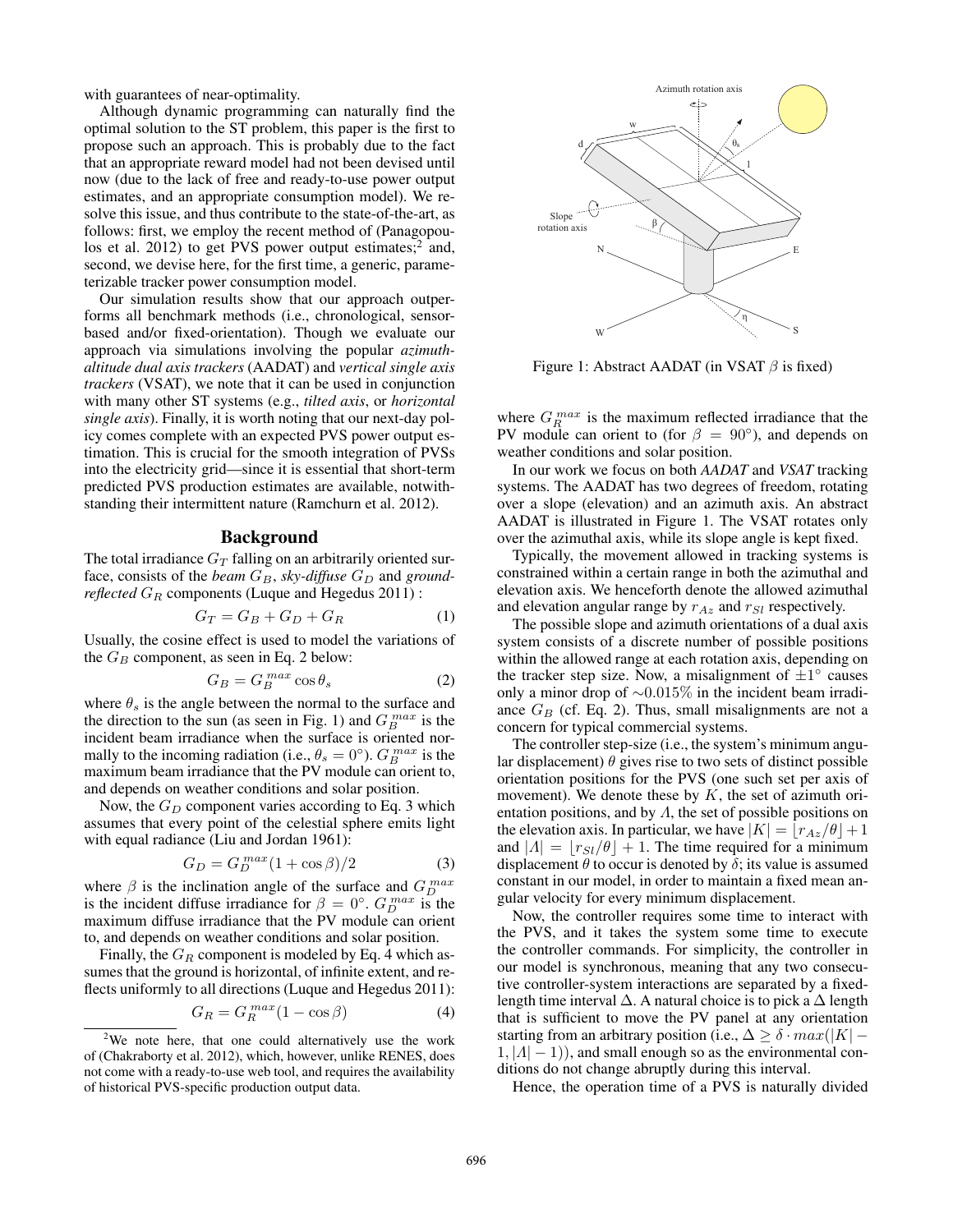into a number of equal time intervals of length  $\Delta$  each. Letting  $\Delta_{Day}$  stand for the day-length (i.e., the time between sunrise and sunset), the required controller-system interactions are contained in a set I, with  $|I| = \lceil \Delta_{Day}/\Delta \rceil$ . Note that each interaction corresponds to a specific *time-step* or *interaction id*  $\tau$ ; and that these interactions are sufficient to orient the PV panel to any orientation right after the sunrise, and to move it back to the initial position after the sunset.

# A Dynamic Programming Approach

The aim of our work is to calculate optimal ST trajectories for the day ahead, based on available weather forecasts which can actually come from online providers for free. To this end, we employ dynamic programming and, in particular, an intuitive *policy iteration* technique (and variants).

#### Defining the MDP

The problem is naturally modeled as a fully observable, finite-horizon, discrete-time Markov decision process (MDP) corresponding to an  $\langle S, A, P, R \rangle$  tuple as follows:

First, S is a finite set of *states*, where each state  $s \in S$  corresponds to a tuple  $\langle \kappa_s, \lambda_s, \mathbf{w}_s \rangle$  with  $\kappa_s \in [1, |K|]$  denoting the azimuth orientation position,  $\lambda_s \in [1, |\Lambda|]$  denoting the slope orientation position, and  $w_s$  standing for the vector of *stochastic weather condition variables* which are required to calculate the MDP reward dynamics (i.e., prevailing wind speed and direction, relative humidity, temperature, and sky conditions). As such,  $|S| \geq |K \times A|$ . The value of each state depends on the  $\tau \in [1, |I|]$  time-stamp at which the state is visited—that is,  $|I|$  represents the horizon for our problem. Note that the time-stamp  $\tau$  at which s is visited is sufficient to extract all necessary information regarding the *non-stochastic environmental conditions* (i.e., the solar position angles) relevant to s and  $\tau$ . Therefore, these do not have to be explicitly included in the state representation.

Then, A is a finite set of *actions*, with each action  $a \in A$ positioning the PVS to some specific orientation. Thus, a corresponds to tuple  $\langle \kappa_a, \lambda_a \rangle$ , with  $\kappa_a \in [1, |K|]$  and  $\lambda_a \in$  $[1, |A|]$ . Hence, we have  $|A| = |K \times A|$ .

The *transition model*  $P$  defines the  $P(s, a, s')$  probability that taking action  $a = \langle \kappa_a, \lambda_a \rangle$  in state s will lead to  $s'$ . Thus, given a particular action  $a$  at a state  $s$ , for the successive state s' we will have:  $\kappa_{s'} = \kappa_a, \lambda_{s'} = \lambda_a;$ while the transition probabilities will depend entirely on the  $P(\mathbf{w'_s}|\mathbf{w_s})$  ones. Note that in the case that  $\mathbf{w'_s}$  is independent of w<sup>s</sup> we will not have a *probabilistic transition model*, but rather a *probabilistic reward model*. Hence, in that case,  $w_s$ can be omitted from the state representation and expected reward values can be extracted directly from the controller interaction id,  $\tau$ , at which s is visited. The same holds if only non-probabilistic weather forecasts are available.

Finally, R is a *reward model* determining the  $R_a(s, s')$ reward received for a transition from state  $s$  to  $s'$  after taking action a. This reward is the energy produced during the time between two consecutive controller interactions, minus the energy consumed due to the movement of the tracker throughout this interval. Thus:

$$
R_a(s, s') = Prod(s, s') - Cons(s, s')
$$
 (5)

where  $Prod(s, s')$  and  $Cons(s, s')$  are functions estimating the energy produced and consumed as a result of the PVS system moving from  $s$  to  $s'$  (after some action  $a$  taken at  $s$ ).

Calculating  $Prod(s, s')$  is straightforward, assuming that the PVS power output is steady throughout a time interval ∆ between two consecutive controller interactions:

$$
Prod(s, s') = \frac{(Pwr(s) + Pwr(s'))}{2} \Delta
$$
 (6)

where  $Pwr(s)$  stands for the PVS power output at state s. In our work, the  $Pwr(s)$  estimates are provided by RENES, given the PVS orientation (i.e.,  $\kappa_s, \lambda_s$ ), the particular time of day (derived based on  $\tau$  and used to estimate the solar position angles), the (fixed for a given system)) PV characteristics, as well as the stochastic weather conditions in  $w_s$ .

Consumption model A distinct contribution of our work is the construction of a generic and parameterizable solar tracker consumption model. With an arbitrary displacement corresponding to an aggregation of minimum angular displacements on each one of the rotation axes, we calculate the consumption of an arbitrary displacement as the (efficiencyweighted) sum of the consumptions corresponding to these minimum angular displacements. Now, in order to maintain a fixed mean angular velocity for every minimum angular displacement  $\theta$ , every such  $\theta$  is assumed to follow a simple trapezoid motion profile with three motion phases (of equal time duration): *(1)* an *angular acceleration phase*, *(2)* a *constant angular velocity phase*, and *(3)* an *angular deceleration phase.* As such, the consumption for  $\theta$  is calculated as the sum of the consumption for all three motion types in sequence. Then, the system consumption  $Cons(s, s')$  is:

$$
Cons(s,s') = \frac{1}{c_{\text{eff}}} \left( \sum_{1}^{|\kappa_s - \kappa_{s'}|} Cons_{\theta}^{dZ} + \sum_{1}^{|\lambda_s - \lambda_{s'}|} Cons_{\theta}^{sl} \right) \tag{7}
$$

where  $c_{\text{eff}}$  stands for the efficiency factor of the tracking system. This corresponds to the mean efficiency of the motors, multiplied by the mean efficiency of the gears, and is further reduced to best fit all other secondary losses of the system during a displacement.  $Cons^{az}_{\theta}$  and  $Cons^{sl}_{\theta}$  represent the consumption of every minimum angular displacement  $\theta$  over the azimuth and slope (elevation) axis respectively. Their values are calculated by the following equations:

$$
Cons_{\theta}^{a\mathcal{I}} = \sum_{\mu=1}^{3} (\alpha_{\mu} \mathcal{I}_{A_{(\theta,\mu)}} - T_{A_{(\theta,\mu)}}^{w}) \theta_{\mu}
$$
(8)

$$
Cons_{\theta}^{SI} = \sum_{\mu=1}^{3} (\alpha_{\mu} \mathcal{I}_S - T^w_{S_{(\theta,\mu)}}) \theta_{\mu}
$$
 (9)

where  $\theta_{\mu}$  and  $\alpha_{\mu}$  stand for the angular displacement and acceleration for each one of the motion phases, and can be computed as  $\theta_1 = \theta_3 = \theta_2/2 = \theta/4$ , and  $\alpha_1 = -\alpha_3 =$ 9θ/2δ<sup>2</sup> and  $\alpha_2 = 0$ . Now,  $\dot{\mathcal{I}}_{A_{(\theta,\mu)}}, \dot{\mathcal{I}}_S, T^w_{A_{(\theta,\mu)}}$  and  $T^w_{S_{(\theta,\mu)}}$ stand for the *moment of inertia* and wind *torque*, for the azimuth and slope axis respectively.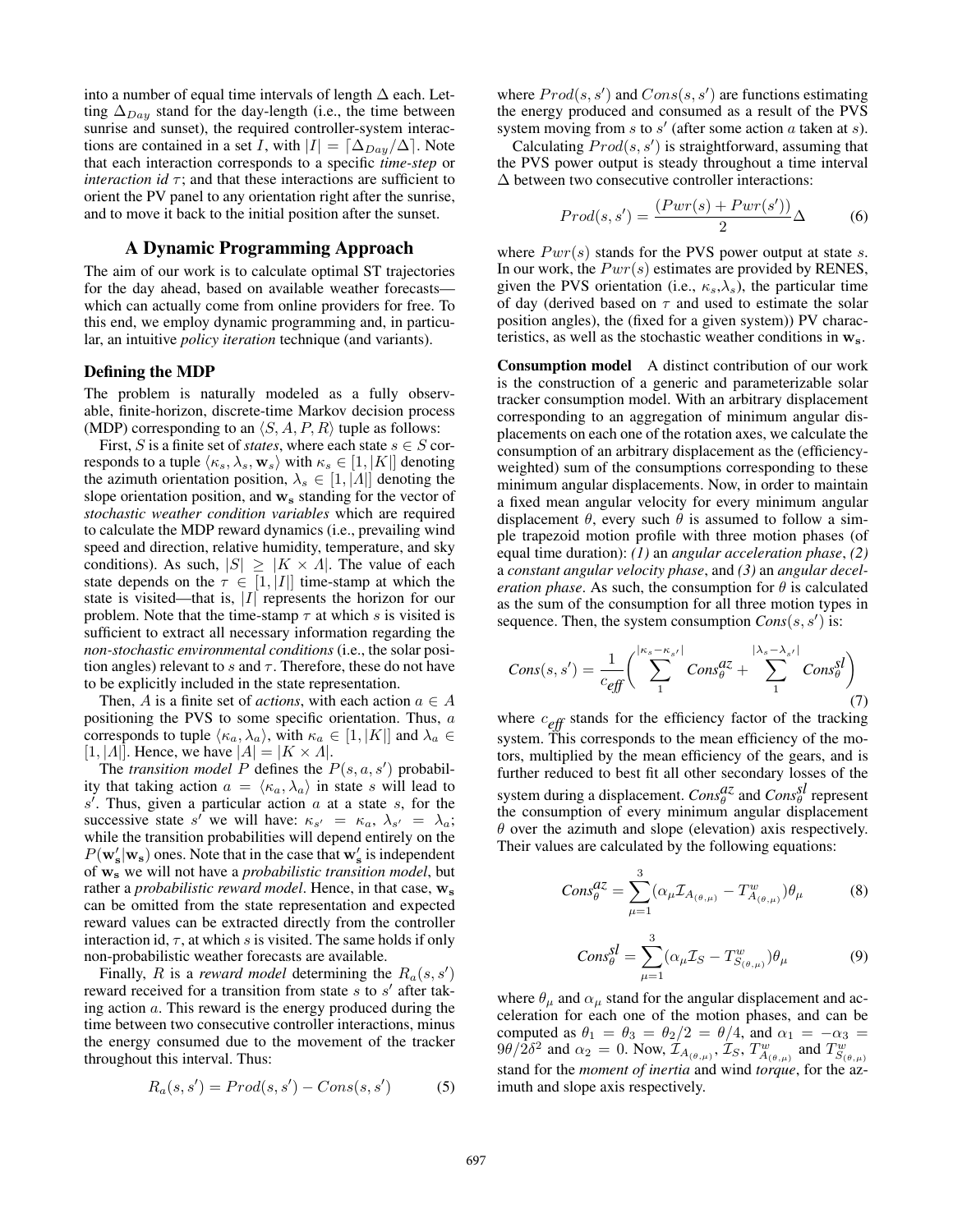For the slope rotation, the moment of inertia is independent of the azimuthal orientation, and, assuming the panel is a cuboid, can be given by  $\mathcal{I}_S = \frac{m}{12}(l^2 + d^2)$  (Myers 1962), where  $m$  stands for the mass of the panel, and  $l$  and  $d$  for the length and thickness of the panel as seen in Fig. 1. Note, however, that the azimuthal motion occurs simultaneously with the slope one. Hence,  $T_S^w$ ,  $T_A^w$  and  $\mathcal{I}_A$  are not constant during the motion. Nevertheless, due to the very small displacement corresponding to each motion phase, these quantities were assumed constant and equal to their value at the beginning of each motion phase.

For the azimuthal rotation, the moment of inertia depends on the slope orientation. Assuming that the panel is a cuboid, the moment of inertia for the azimuthal rotation given a particular slope angle  $\beta$  can be computed as follows:

$$
\mathcal{I}_A = \frac{m}{12} \left( l^2 \cos^2(\beta) + d^2 \sin^2(\beta) + w^2 \right) \tag{10}
$$

where w stands for the *width* of the panel.

We also modeled the PVS aerodynamics, estimating the torque on the rotation axes due to the incident wind as  $T_X^w = \frac{1}{2}\rho w l^2 V^2 c_X$ , where  $X \in \{A, S\}$ ,  $\rho$  denotes the *air density*,  $V$  the prevailing *wind speed*, and  $c_A$  and  $c_S$  denote the non-dimensionalized slope and azimuth *moment coefficients*, respectively. These coefficients depend on the orientation of the system. The air density was estimated based on the *local pressure*, the *relative humidity*, and the *temperature*, based on standard meteorological equations (Picard et al. 2008). The moment coefficients are calculated based on *wind direction* and *system orientation*, as in (Roos 2012).

# Optimal Solar Tracking

With the above MDP at hand, the *optimal ST policy* can be derived by solving the corresponding Bellman optimality equation (Sutton and Barto 1998). However, due to the size of the state and action spaces (typically  $|I| \cdot |S| \cdot |A| > 4Bn$ , without even considering  $w_s$ ),<sup>3</sup> the optimal tracking policy for the day-ahead cannot be computed exactly in realistic settings applications. Rather, it can only be approximated. To this end, we have devised several approximation methods, which we now proceed to describe.

# Approximation Methods

We now describe the approximation techniques we developed in order to compute effective ST policies.

#### Solar Tracking Policy Iteration method (STPI)

We devised a policy iteration (PI) approximation technique to compute a beneficial ST policy. The technique interweaves two distinct PI procedures, which are used in an alternating fashion. The first PI procedure, *SlopePI*, considers an arbitrary input policy for the above MDP, e.g., a

#### Algorithm 1 "Alternating" Policy Iteration for ST

|    | 1: <b>procedure</b> $STPI(\pi)$                                     |
|----|---------------------------------------------------------------------|
| 2: | Initialize $\pi_{\lambda}$ and $\pi_{\kappa}$ based on $\pi$        |
| 3: | while $\pi_{\lambda}$ and $\pi_{\kappa}$ are not stable <b>do</b>   |
| 4: | $\pi_{\lambda} \leftarrow$ SLOPEPI $(\pi_{\lambda}, \pi_{\kappa})$  |
| 5: | $\pi_{\kappa} \leftarrow$ AZIMUTHPI $(\pi_{\kappa}, \pi_{\lambda})$ |
| 6: | Derive $\pi'$ by combining $\pi_{\kappa}$ and $\pi_{\lambda}$       |
| 7. | return $\pi'$                                                       |

myopic one. It then attempts to improve that policy, in a usual PI fashion, but assuming a *fixed azimuthal policy*,  $\pi_{\kappa}$ . Given this fixed  $\pi_{\kappa}$  policy, it computes the respective optimal slope-positioning policy,  $\pi_{\lambda}$ . The output policy is then fed in a second PI algorithm, which estimates an optimal (given  $\pi_{\lambda}$ ) azimuth-positioning policy,  $\pi_{\kappa}$ . The process repeats until convergence, or until some computational or time limit is reached. By combining the derived policies computed for each axis, we can derive a ST policy. The same PI algorithm can be readily employed for single axis tracking, with the action selection process for the static axis (the slope one, in the case of VSAT) considering only a set of fixed possible orientations for the whole motion (so as to estimate the best possible fixed slope angle for VSAT tracking during the next day). The overall PI technique is shown in Alg. 1, while Alg. 2 describes the PI process to derive a slope policy (the PI for deriving an azimuthal policy is entirely similar). Note that STPI effectively alternates between solving MDPs with state-action spaces which are orders of magnitude smaller than that required by the original problem formulation. Though there are no formal guarantees for convergence to the optimal policy, $4$  the technique is intuitive, and exhibits good behavior in practice. We note here again that, surprisingly enough, this is the first time that an approach that alternatively optimizes over MDP action subspaces is proposed for optimal policy approximation.

That said, the choice of the initial policy used is crucial for the efficiency of any policy iteration algorithm (Sutton and Barto 1998). The initial policy we use is a *myopic* one, which maximizes power output alone (disregarding any associated repositioning costs). Now, the tracking consumption of a PVS is a very small fraction of its production (typ-

<sup>4</sup> Intuitively, however, since each iteration improves on the current policy, STPI is expected to converge to a fixed point.

| <b>Algorithm 2</b> Slope Policy Iteration |                                                                                                                 |  |  |  |  |  |
|-------------------------------------------|-----------------------------------------------------------------------------------------------------------------|--|--|--|--|--|
|                                           | 1: <b>procedure</b> SLOPEPI( $\pi_{\lambda}, \pi_{\kappa}$ )                                                    |  |  |  |  |  |
| 2:                                        | while $\pi_{\lambda}$ is not stable do                                                                          |  |  |  |  |  |
| $\overline{3}$ :                          | for all $\tau \in I$ in descending order <b>do</b>                                                              |  |  |  |  |  |
| 4:                                        | for all $s \in S$ that can emerge based on $\pi_{\kappa}$ at $\tau$ do                                          |  |  |  |  |  |
| 5:                                        | $a \leftarrow \langle \kappa_a = \pi_{\kappa}(s, \tau), \lambda_a = \pi_{\lambda}(s, \tau) \rangle$             |  |  |  |  |  |
| 6:                                        | $V_{\tau}(s) \leftarrow \sum P(s, a, s') (R_a(s, s') + V_{\tau+1}(s'))$                                         |  |  |  |  |  |
|                                           |                                                                                                                 |  |  |  |  |  |
| 7:                                        | <b>for</b> all $\tau \in I$ (in any order) <b>do</b>                                                            |  |  |  |  |  |
| 8:                                        | <b>for</b> all $s \in S$ that can emerge based on $\pi_{\kappa}$ at $\tau$ <b>do</b>                            |  |  |  |  |  |
| 9:                                        | $\pi_{\lambda}(s,\tau) \leftarrow \operatorname*{argmax}_{\lambda} \sum_{s'} \overline{P}(s,a,s') (R_a(s,s') +$ |  |  |  |  |  |
| 10:                                       | $V_{\tau+1}(s')$ , where $a = \langle \kappa_a = \pi_{\kappa}(s, \tau), \lambda_a = \lambda \rangle$            |  |  |  |  |  |
| 11:                                       | return $\pi_{\lambda}$                                                                                          |  |  |  |  |  |
|                                           |                                                                                                                 |  |  |  |  |  |

<sup>&</sup>lt;sup>3</sup>In more detail, for a day with 12 daylight hours (i.e.,  $\Delta_{Day}$  = 12 hours); a typical system (like the one considered in our evaluation) with  $r_{Az} = 270^{\circ}$ ,  $r_{SI} = 63^{\circ}$  and  $\theta = 1.8^{\circ}$  (at each axis); and a control interval of 5 min (i.e.,  $\Delta = 5$  min), there will be:  $|I| = [\Delta_{Day}/\Delta] = 144, |A| = |K| \cdot |A| = |r_{Az}/\theta| + 1$  $\lfloor rs_l/\theta \rfloor + 1 = 5,436, |S| \ge |K| \cdot |\Lambda| \Rightarrow |S| \ge 5,436, \text{ and,}$ hence,  $|I| \cdot |S| \cdot |A| \ge 4, 255, 213, 824.$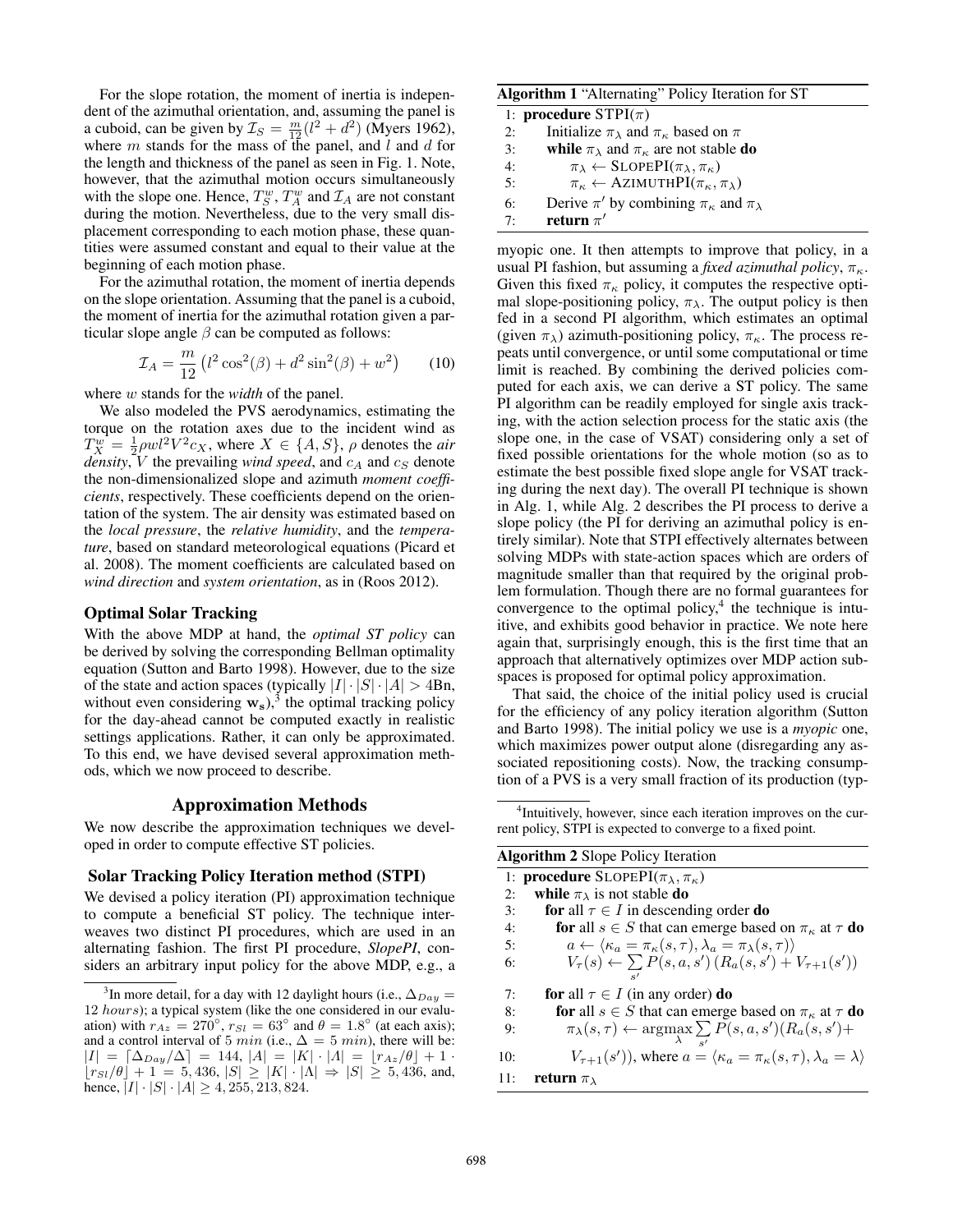ically less than 1% (Mousazadeh et al. 2009)). As such, the *myopic policy* is essentially a *near-optimal* one, achieving over 99% of the optimal performance. Moreover, any gains achieved by a method that lowers consumption is typically accompanied by costs due to lower production. Hence, the near-optimality guarantees of the myopic policy are even stronger; and they are *inherited by STPI*, as any derived improved policy cannot be worse than the initial one. We now describe how to derive the myopic policy.

### Myopic method

We define the *myopic policy* in this domain as a method that maximizes power generation only. As such, we can modify the MDP reward function to account for the PVS power output only:  $R_a(s, s') = \text{Prod}(s, s')$ . Given the fact that all possible PVS orientations are accessible from any state, it is clear that the optimal policy in this modified MDP is equivalent to the one that chooses the action that gives the maximum expected reward for the next time interval.

Now, the power output of a PVS increases proportionally to incident irradiance. In order to maximize the incident  $G_T$ we need to maximize the sum  $G_B + G_D + G_R$  as seen in Eq. 1. Moreover, as seen in Eqs. 3 and 4,  $G_D$  and  $G_R$  components vary from their maximum based only on the slope angle of the PV module. On the other hand, Eq. 2 illustrates that the  $G_B$  component varies from its maximum based on the incident angle, which for any given sun position depends on the slope and azimuth angle of the PV module. In particular,  $G_B$  reaches its maximum as the incident angle reaches zero (i.e., when the azimuth and slope angle of the PV module are the same as the azimuth and slope angle of the sun). As such, fixing the azimuth angle to follow the sun azimuth, ensures that we are always able to track the maximum  $G_T$ (for any weather conditions). The only thing that we need to do is to optimize the PVS slope angle at every time step, so that we balance the  $G_T$  components and get the maximum expected  $G_T$ . For (vertical) single axis tracking, the problem is further simplified into following the sun over the azimuth (and just defining the best next-day fixed slope orientation).

#### Next-Day-Optimal Fixed-Orientation

In the context of this work, we also propose and calculate the *next-day-optimal fixed PVS orientation*, by simply evaluating the whole space of possible orientations, given the next-day weather prediction. The derived orientation is suitable for any fixed-orientation (yet re-adjustable) PVS operating within the geographical region of a given weather station. Moreover, next-day-optimal fixed positioning can also be used by trackers in the case of scheduled power cuts. We note that this method can also be extended for weeklyoptimal or some hours-optimal positioning, as needed.

# Simulation Experiments

In order to evaluate our methods we simulated a PVS located at Chania, Crete, and estimated its output energy gain from employing each one of our methods. We chose Crete for our evaluation due to the great degree of PVS penetration on this sunny Greek island.<sup>5</sup> Moreover, this choice ensures that RENES provides accurate PVS power output predictions (Panagopoulos et al. 2012). That said, we note that considering locations with lower sunshine and greater wind speeds for our evaluation, would only favor our methods (as suggested by our evaluation results with "fictional" weather data below). Now, our simulations were performed for 8 different daily weather patterns; 4 of them corresponding to actual, real days, and 4 of them fictional. Moreover, we compared our methods against additional baseline methods we implemented for this purpose: *chronological VSAT* and *AA-DAT*, and a *yearly optimal fixed-orientation* system.

In more detail, the *chronological* AADAT calculates the sun positions as prescribed in the work of (Reda and Andreas 2004), and then orients the PVS so as to point towards the sun, irrespective of weather conditions. For the *chronological* VSAT, we used the same procedure to calculate the PVS azimuthal positions; while the slope angle was fixed to its yearly optimal value for VSAT tracking, given the location's latitude, as prescribed in (Li et al. 2011). Finally, we used the equations provided in (Chang 2009) to calculate the yearly optimal slope position for *fixed-orientation* south-facing panels at our location of interest.

## The Simulated Photovoltaic System and Dataset

We modeled a typical  $72m^2$  system (i.e.,  $w = 6.0m$ ,  $l =$ 12.0m,  $d = 0.20m$ ) with 270 $\degree$  of azimuthal motion range, and 63◦ of elevation motion range. The system weight was set to 2500kg. The modeled system was limited to provide a *step-size* of  $\theta = 1.8^{\circ}$  at each axis, which could lead to a maximum misalignment of  $arccos(cos^2(\theta))/2 \approx 1.27°$ , corresponding to a  $G_B$  drop of ~0.025%. The time  $\delta$  required for a minimum displacement  $\theta$  to occur, was set to 1s, and the interval between two consecutive controller interactions was set to  $\Delta = 5min$ . As the efficiency of the motors and gears depends on the speed and load at all times (Burt et al. 2008), we used a mean efficiency of  $30\%$  for both<sup>6</sup> which leads to consumption that is close to the reported practical value for such systems (Mousazadeh et al. 2009).

For the purposes of our research, archival weather data was accumulated from the *weather underground* website (www.wunderground.com) regarding four different days at our location of interest. Specifically, we accumulated archival weather data for the  $20/03/2011$  equinox, the  $22/09/2012$  equinox, the solstice of  $21/06/2012$ , and the solstice of 21/12/2008. These days are noted from now on as day 1, 2, 3 and 4 respectively. As there is a 30-minute gap between consecutive archival weather data, we use linear interpolation to meet the model's time interval requirements. Furthermore, as we are interested in the prevailing conditions within a  $\Delta = 5min$  interval, all variables are assumed constant and equal to their mean value within that interval.

In particular, the acquired meteorological variables are:

<sup>&</sup>lt;sup>5</sup>∼60*MW* of installed PV power, corresponding to ~7% of Crete's energy production and ∼70% of the total Greek islands' installed PV power (Public Power Corporation of Greece).

<sup>&</sup>lt;sup>6</sup>Based on data provided at www.acosolar.com; and users.ece. utexas.edu/∼valvano/Datasheets.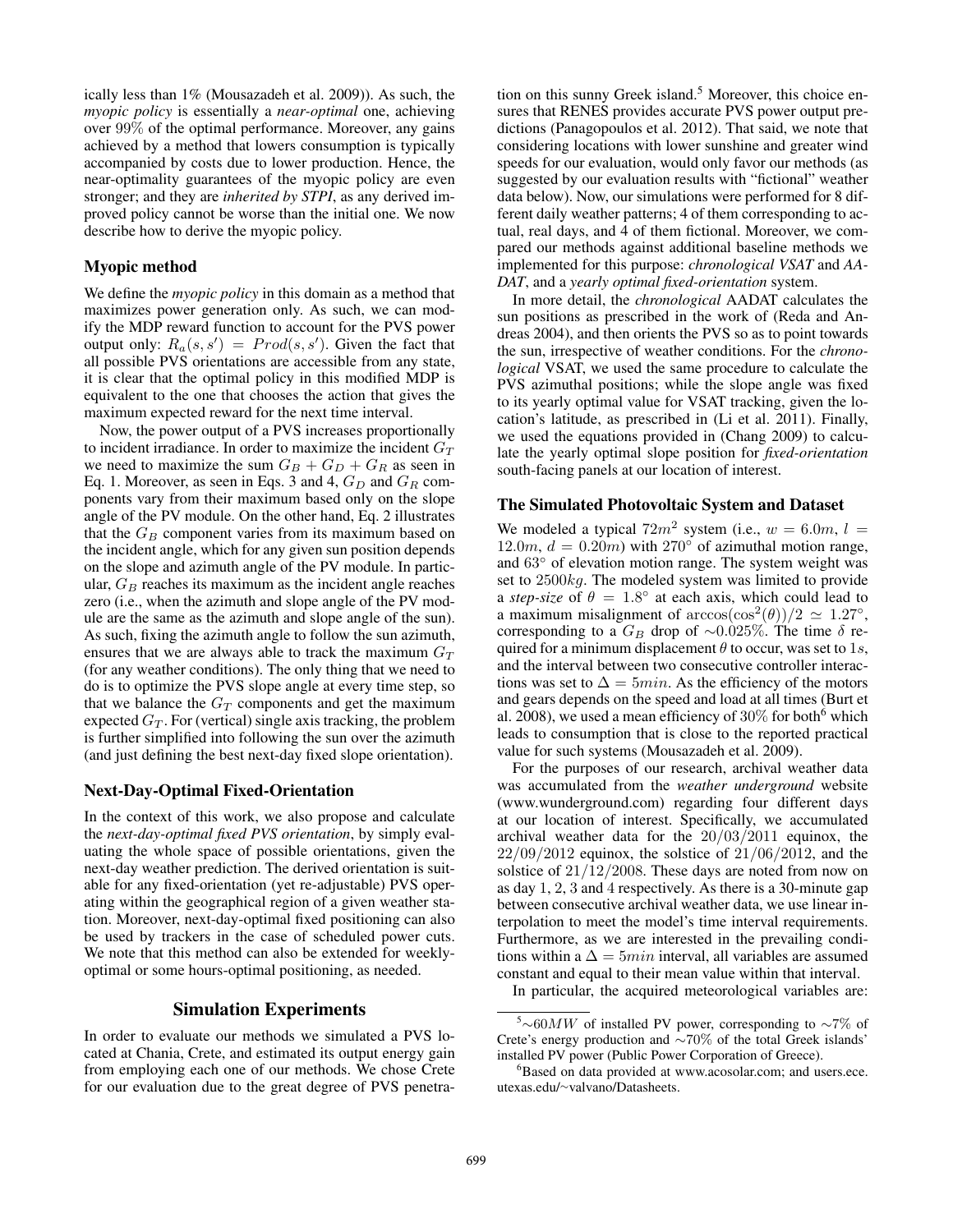| Dataset |                | Fixed-Orientation        |                  | Single Axis ST (VSAT) |               |               | Dual Axis ST (AADAT) |               |                 |
|---------|----------------|--------------------------|------------------|-----------------------|---------------|---------------|----------------------|---------------|-----------------|
|         | Day            | Year-Opt                 | Next-Day-Opt     | Chronological         | Myopic        | <b>STPI</b>   | Chronological        | Myopic        | <b>STPI</b>     |
| Re      |                | $31.520$ (-)             | $32.448$ (-)     | 32.533 (.027)         | 32.791 (.019) | 32.794 (.015) | 32.021(0.061)        | 33.033 (.078) | 33.070 (.037)   |
|         | $\overline{2}$ | 49.736 $($ - $)$         | $50.275$ (-)     | 52.036(0.029)         | 52.042(0.028) | 52.046(0.023) | 51.624(0.063)        | 52.326(0.087) | 52.360(0.049)   |
|         | 3              | 67.301 $\left($ -)       | 68.921 $($ - $)$ | 71.037(0.039)         | 72.977 (.057) | 72.985(0.048) | 73.434 (.091)        | 74.003 (.106) | 74.027(080)     |
|         | 4              | 11.736 $($ - $)$         | $11.748$ (-)     | 11.623(0.019)         | 11.738 (.031) | 11.754(0.010) | 11.465(0.037)        | 11.788 (.059) | 11.822(021)     |
| 讧       |                | $31.520$ (-)             | $32.448$ (-)     | 32.530(0.030)         | 32.784 (.026) | 32.790 (.019) | 31.899(0.183)        | 32.730(0.381) | 32.972 (.121)   |
|         | $\overline{2}$ | 49.736 $\leftrightarrow$ | $50.275$ (-)     | 52.034(0.031)         | 52.040(0.030) | 52.045(0.023) | 51.515(0.172)        | 52.034 (.379) | 52.247(0.156)   |
|         | 3              | 67.301 $\left($ -)       | 68.921 $($ - $)$ | 71.018(0.059)         | 72.961 (.074) | 72.977(0.055) | 73.264(0.261)        | 73.706 (.404) | $73.862$ (.237) |
|         |                | $11.736$ (-)             | $11.748$ (-)     | 11.615(0.026)         | 11.729 (.041) | 11.751 (.010) | 11.411 (.090)        | 11.567 (.280) | 11.747 (.032)   |

Table 1: Simulation results (all values are in kWh, and correspond to PVS net energy gain; tracking consumption in parenthesis).

*relative humidity*, *temperature*, *wind speed*, *wind direction*, and *qualitative cloud coverage observations* (appropriately transformed to quantitative values, as in Panagopoulos et al. (2012)). The observed general weather patterns of the days examined is as follows. The general pattern for *Day 1* consists of several transitions in the cloud coverage levels (moving from mostly sunny to scattered clouds, then to mostly cloudy, and back to mostly sunny); the general weather pattern for *Day 2* consists of a simple transition in the cloud coverage levels, from mostly cloudy to clear sky; there was a clear sky throughout *Day 3*; while *Day 4* was a day with (almost) full cloud coverage.

Now, though only four, these days exhibit weather patterns that are quite distinct from each other, thus enabling us to test the model under a wide range of meteorological conditions at our location of interest. However, throughout these four days, the prevailing wind speed value was quite low. Given the fact that power consumption grows with *high* prevailing wind speed, we decided to test the system with fictional wind data. We thus created four additional, "fictional" days, with exactly the same weather conditions as their real counterparts—apart from the wind, whose speed was set to 60 km/h. That value corresponds to a typical maximum wind speed that a PVS can withstand without a need to orient itself to a safe position (Peterka and Derickson 1992).

In the absence of probabilistic weather forecasting reports (and respective online providers) we used deterministic archival weather data for both the weather predictions and ground-truth. As such, in our experiments, the accuracy of the weather forecasts does not affect the efficiency of our methods. We note here, that in the absence of weather prediction uncertainty, the evaluation results of the proposed low-cost *Myopic* method are equivalent to a tracking system where an expensive sensors arrangement along with a closed-loop controller is used to orient the solar panel towards the maximum incident solar irradiance. As such, by comparing *STPI* against *Myopic* we effectively compare our sensor-less, low-cost STPI against sensor-based ST.

# The Results

The evaluation results of the experiments are collectively reported in Table 1. All energy values are in kWh, and correspond to PVS net energy gain. Tracking consumption is also reported inside parenthesis (when applicable).

In all experiments, our methods clearly outperform the

baseline ones. It is also worth noting that, in general, as the system's degrees of freedom are increased, so do the positive system efficiency effects from using our methods (i.e., compared to fixed-orientation systems, the net energy gain increases when using *Myopic* or *STPI* with one rotation axis; and it increases even more when using these methods with two axes of rotation). By contrast, the benefits from using chronological ST often decrease when moving from fixedorientation to one and, further on, to two rotation axes, as the additional system abilities are not fully exploited.

Regarding the methods' individual performance, not surprisingly, *next-day optimal fixed-orientation* significantly outperforms the yearly optimal one. In addition, *Myopic* gives a significant advantage over chronological tracking, in both VSAT and AADAT, as it also considers the weather conditions. At the same time, *STPI* does consistently better than *Myopic*, even though not by a wide margin. This low improvement margin is not surprising: in an appropriately designed, sizable PVS, like the one used in our simulations, the tracking consumption is *much* lower than the energy produced (less than 1% (Mousazadeh et al. 2009)). Thus, the net energy gains achieved by methods that take consumption into account, are not expected to differ dramatically from those achieved by methods that maximize power generation notwithstanding consumption needs. This fact is confirmed from our evaluation results: an improvement from using *STPI* instead of *Myopic* is present in all days and tracking systems, but is more substantial for high prevailing wind speeds, and especially for dual-axis tracking. However, over time (i.e., within a long operating time window and/or for clusters composed of many PVSs put together), even small improvements like the ones observed are significant. Even for an average-sized PV park of 2MW nominal power, one would be able to, annually, gain over  $\epsilon$ 1500 more by using *STPI*, compared to  $Myopic$  (and over  $\epsilon$ 10000 compared to chronological AADAT). Moreover, smaller PVSs (or not very efficiently designed ones) would exhibit a higher consumption over production ratio, and thus a higher expected improvement from using *STPI*, which attempts to approximate the optimal policy. Of course, the net gain is expected to further improve if the actual optimal policy is computed. However, *Myopic* is already near-optimal, as argued above; and, when compared to *Myopic*, *STPI* is shown in our simulations to already be achieving higher net energy gains and substantially lower consumption (of up to  $\sim 90\%$  reduction).